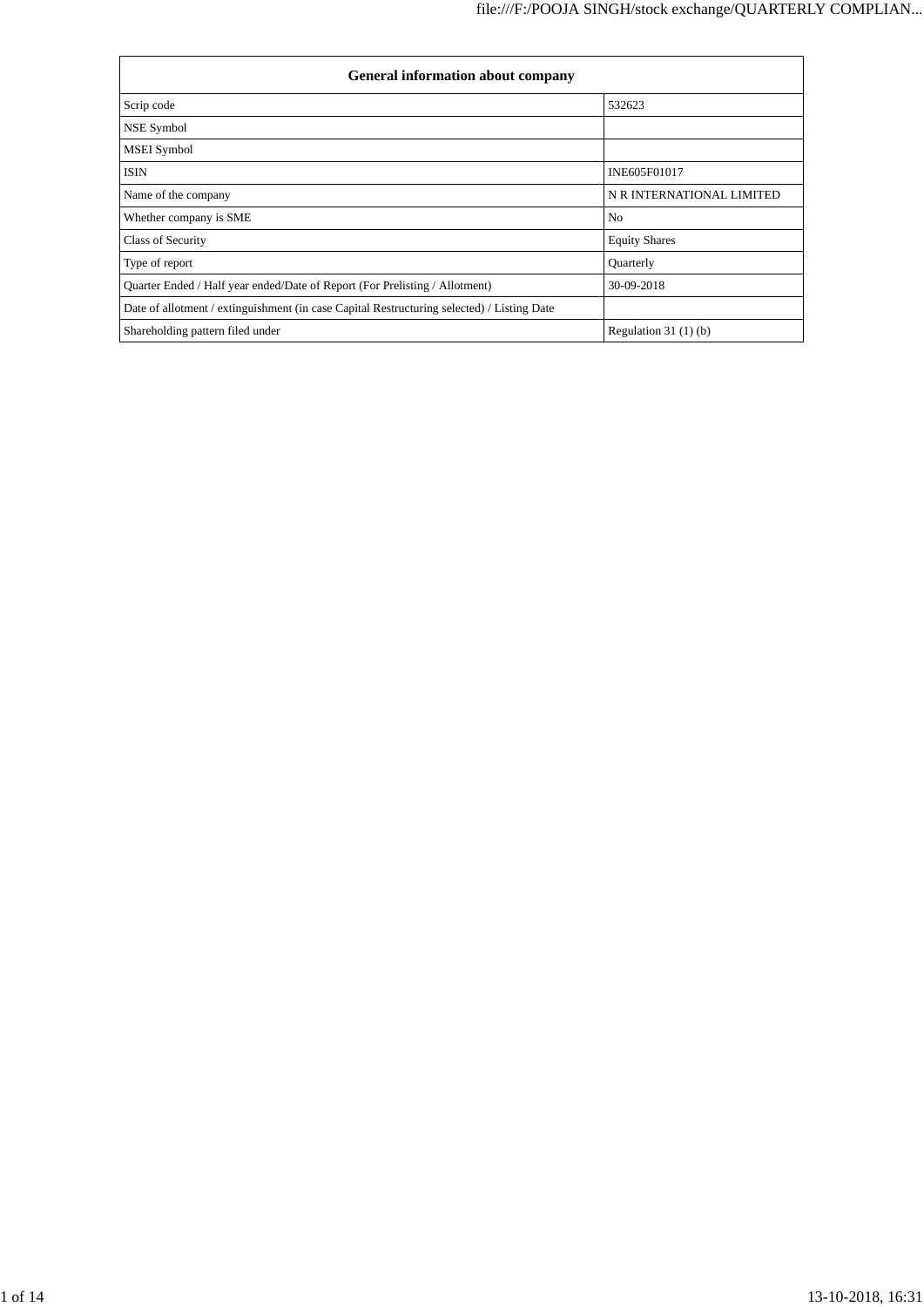|                | <b>Declaration</b>                                                                        |                |                                |                       |                            |  |  |  |  |
|----------------|-------------------------------------------------------------------------------------------|----------------|--------------------------------|-----------------------|----------------------------|--|--|--|--|
| Sr.<br>No.     | Particular                                                                                | Yes/No         | Promoter and<br>Promoter Group | Public<br>shareholder | Non Promoter-Non<br>Public |  |  |  |  |
|                | Whether the Listed Entity has issued any partly paid up<br>shares?                        | N <sub>o</sub> | N <sub>0</sub>                 | N <sub>0</sub>        | N <sub>0</sub>             |  |  |  |  |
| $\overline{2}$ | Whether the Listed Entity has issued any Convertible<br>Securities?                       | N <sub>o</sub> | N <sub>0</sub>                 | N <sub>0</sub>        | N <sub>0</sub>             |  |  |  |  |
| 3              | Whether the Listed Entity has issued any Warrants?                                        | No             | N <sub>0</sub>                 | N <sub>o</sub>        | N <sub>0</sub>             |  |  |  |  |
| 4              | Whether the Listed Entity has any shares against which<br>depository receipts are issued? | N <sub>0</sub> | N <sub>0</sub>                 | N <sub>0</sub>        | N <sub>0</sub>             |  |  |  |  |
| 5              | Whether the Listed Entity has any shares in locked-in?                                    | N <sub>o</sub> | N <sub>0</sub>                 | N <sub>0</sub>        | N <sub>o</sub>             |  |  |  |  |
| 6              | Whether any shares held by promoters are pledge or<br>otherwise encumbered?               | N <sub>0</sub> | N <sub>0</sub>                 |                       |                            |  |  |  |  |
|                | Whether company has equity shares with differential<br>voting rights?                     | N <sub>o</sub> | N <sub>0</sub>                 | N <sub>0</sub>        | N <sub>0</sub>             |  |  |  |  |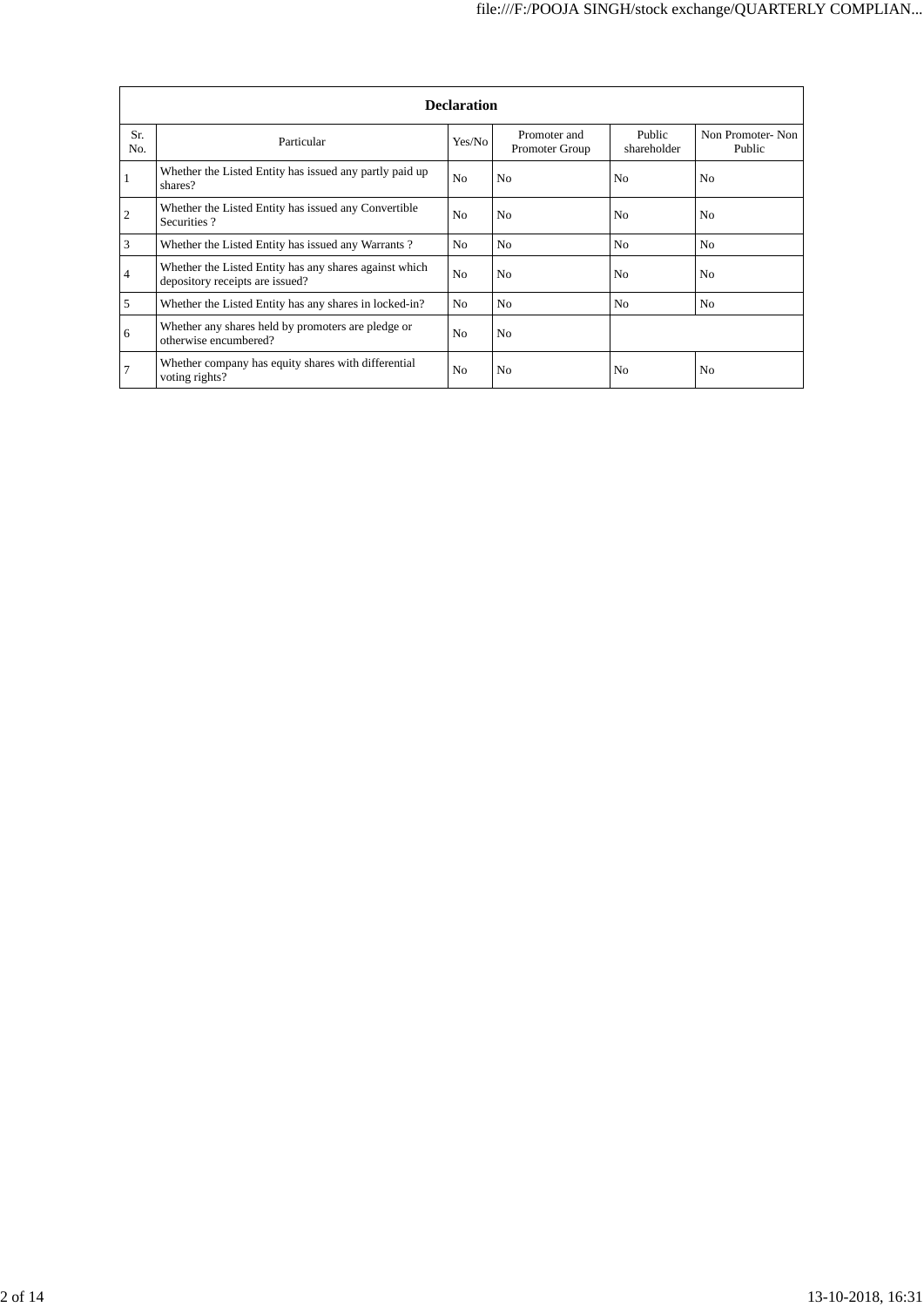|                                        |                                           |              |                                                                      |                           |                                                                          |                                                 | Table I - Summary Statement holding of specified securities            |                                                                  |               |          |                     |
|----------------------------------------|-------------------------------------------|--------------|----------------------------------------------------------------------|---------------------------|--------------------------------------------------------------------------|-------------------------------------------------|------------------------------------------------------------------------|------------------------------------------------------------------|---------------|----------|---------------------|
| Category of<br>Category<br>(1)<br>(II) |                                           | No. of       |                                                                      | No. Of<br>Partly<br>paid- | No. Of<br>shares                                                         | Total nos.                                      | Shareholding as<br>a % of total no.<br>of shares                       | Number of Voting Rights held in each<br>class of securities (IX) |               |          |                     |
|                                        | shareholder                               | shareholders | fully paid<br>Nos. Of<br>up equity<br>(III)<br>shares<br>held $(IV)$ | up                        | underlying<br>equity<br>Depository<br>Receipts<br>shares<br>held<br>(VI) | shares held<br>$(VII) =$<br>$(IV)+(V)+$<br>(VI) | (calculated as<br>per SCRR,<br>1957) (VIII) As<br>a % of<br>$(A+B+C2)$ | No of Voting (XIV) Rights                                        |               |          | Total as a          |
|                                        |                                           |              |                                                                      | (V)                       |                                                                          |                                                 |                                                                        | Class eg:<br>X                                                   | Class<br>eg:y | Total    | $%$ of<br>$(A+B+C)$ |
| (A)                                    | Promoter &<br>Promoter<br>Group           | 8            | 6525912                                                              |                           |                                                                          | 6525912                                         | 61.14                                                                  | 6525912                                                          |               | 6525912  | 61.14               |
| (B)                                    | Public                                    | 4355         | 4148483                                                              |                           |                                                                          | 4148483                                         | 38.86                                                                  | 4148483                                                          |               | 4148483  | 38.86               |
| (C)                                    | <b>Non</b><br>Promoter-<br>Non Public     |              |                                                                      |                           |                                                                          |                                                 |                                                                        |                                                                  |               |          |                     |
| (C1)                                   | <b>Shares</b><br>underlying<br><b>DRs</b> |              |                                                                      |                           |                                                                          |                                                 |                                                                        |                                                                  |               |          |                     |
| (C2)                                   | Shares held<br>by<br>Employee<br>Trusts   |              |                                                                      |                           |                                                                          |                                                 |                                                                        |                                                                  |               |          |                     |
|                                        | Total                                     | 4363         | 10674395                                                             |                           |                                                                          | 10674395                                        | 100                                                                    | 10674395                                                         |               | 10674395 | 100                 |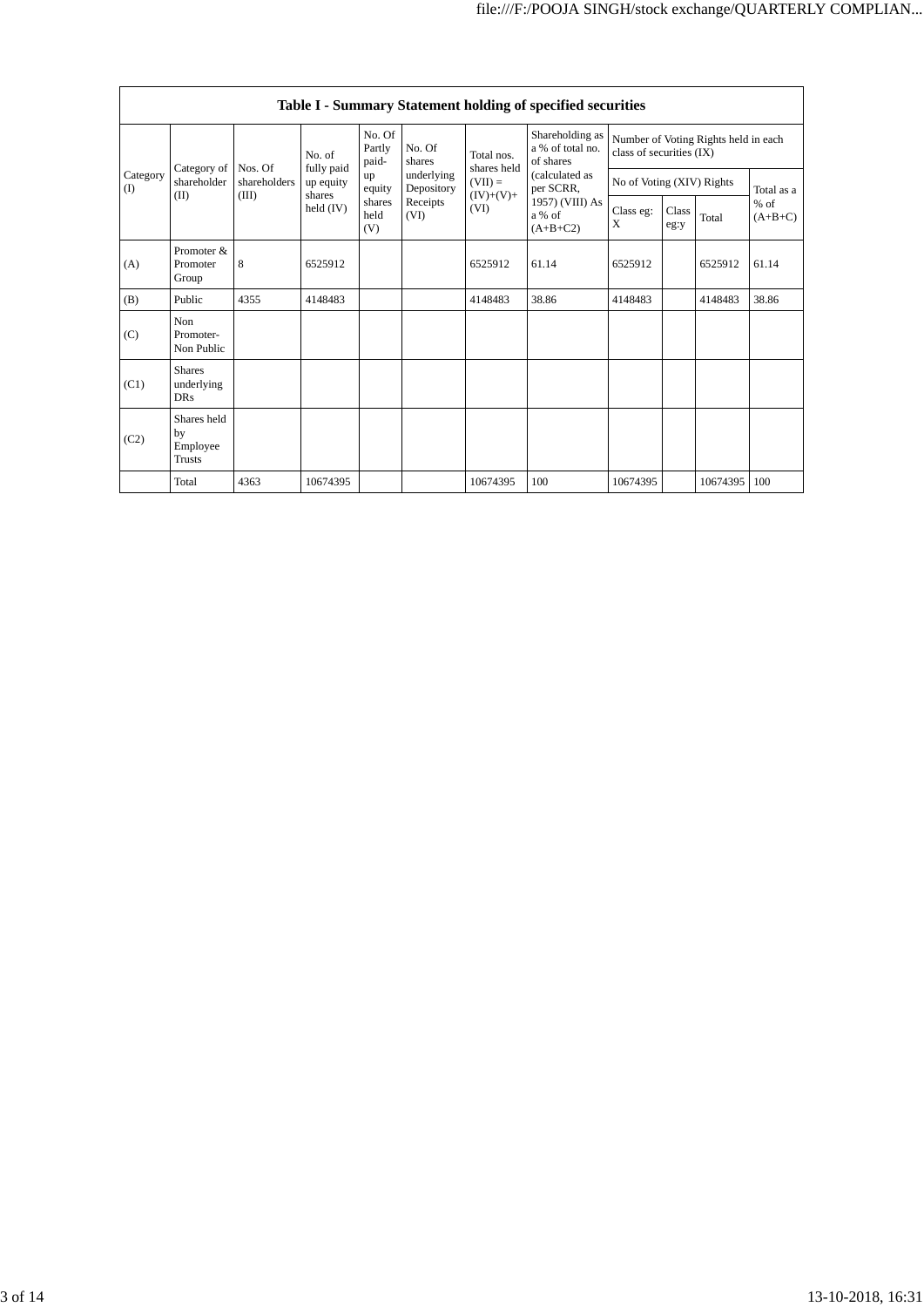|                 | Table I - Summary Statement holding of specified securities |                                                                                         |                                           |                                                                                                               |                                                                                                                                                                                        |                                          |                                                    |                                                                               |                                                |                                       |
|-----------------|-------------------------------------------------------------|-----------------------------------------------------------------------------------------|-------------------------------------------|---------------------------------------------------------------------------------------------------------------|----------------------------------------------------------------------------------------------------------------------------------------------------------------------------------------|------------------------------------------|----------------------------------------------------|-------------------------------------------------------------------------------|------------------------------------------------|---------------------------------------|
| Category<br>(I) | Category of<br>shareholder<br>(II)                          | No. Of<br><b>Shares</b><br>Underlying<br>Outstanding<br>convertible<br>securities $(X)$ | No. of<br><b>Shares</b><br>Underlying     | No. Of Shares<br>Underlying<br>Outstanding<br>convertible<br>securities and<br>No. Of<br>Warrants (Xi)<br>(a) | Shareholding, as<br>a % assuming full<br>conversion of<br>convertible<br>securities (as a<br>percentage of<br>diluted share<br>capital) $(XI)=$<br>$(VII)+(X)$ As a %<br>of $(A+B+C2)$ | Number of<br>Locked in<br>shares $(XII)$ |                                                    | Number of<br><b>Shares</b><br>pledged or<br>otherwise<br>encumbered<br>(XIII) |                                                | Number of<br>equity shares<br>held in |
|                 |                                                             |                                                                                         | Outstanding<br><b>Warrants</b><br>$(X_i)$ |                                                                                                               |                                                                                                                                                                                        | No.<br>(a)                               | As a %<br>of total<br><b>Shares</b><br>held<br>(b) | No.<br>(a)                                                                    | As a %<br>of total<br><b>Shares</b><br>held(b) | dematerialized<br>form $(XIV)$        |
| (A)             | Promoter &<br>Promoter<br>Group                             |                                                                                         |                                           |                                                                                                               | 61.14                                                                                                                                                                                  |                                          |                                                    |                                                                               |                                                | 6525912                               |
| (B)             | Public                                                      |                                                                                         |                                           |                                                                                                               | 38.86                                                                                                                                                                                  |                                          |                                                    |                                                                               |                                                | 3089816                               |
| (C)             | Non<br>Promoter-<br>Non Public                              |                                                                                         |                                           |                                                                                                               |                                                                                                                                                                                        |                                          |                                                    |                                                                               |                                                |                                       |
| (C1)            | <b>Shares</b><br>underlying<br><b>DRs</b>                   |                                                                                         |                                           |                                                                                                               |                                                                                                                                                                                        |                                          |                                                    |                                                                               |                                                |                                       |
| (C2)            | Shares held<br>by<br>Employee<br><b>Trusts</b>              |                                                                                         |                                           |                                                                                                               |                                                                                                                                                                                        |                                          |                                                    |                                                                               |                                                |                                       |
|                 | Total                                                       |                                                                                         |                                           |                                                                                                               | 100                                                                                                                                                                                    |                                          |                                                    |                                                                               |                                                | 9615728                               |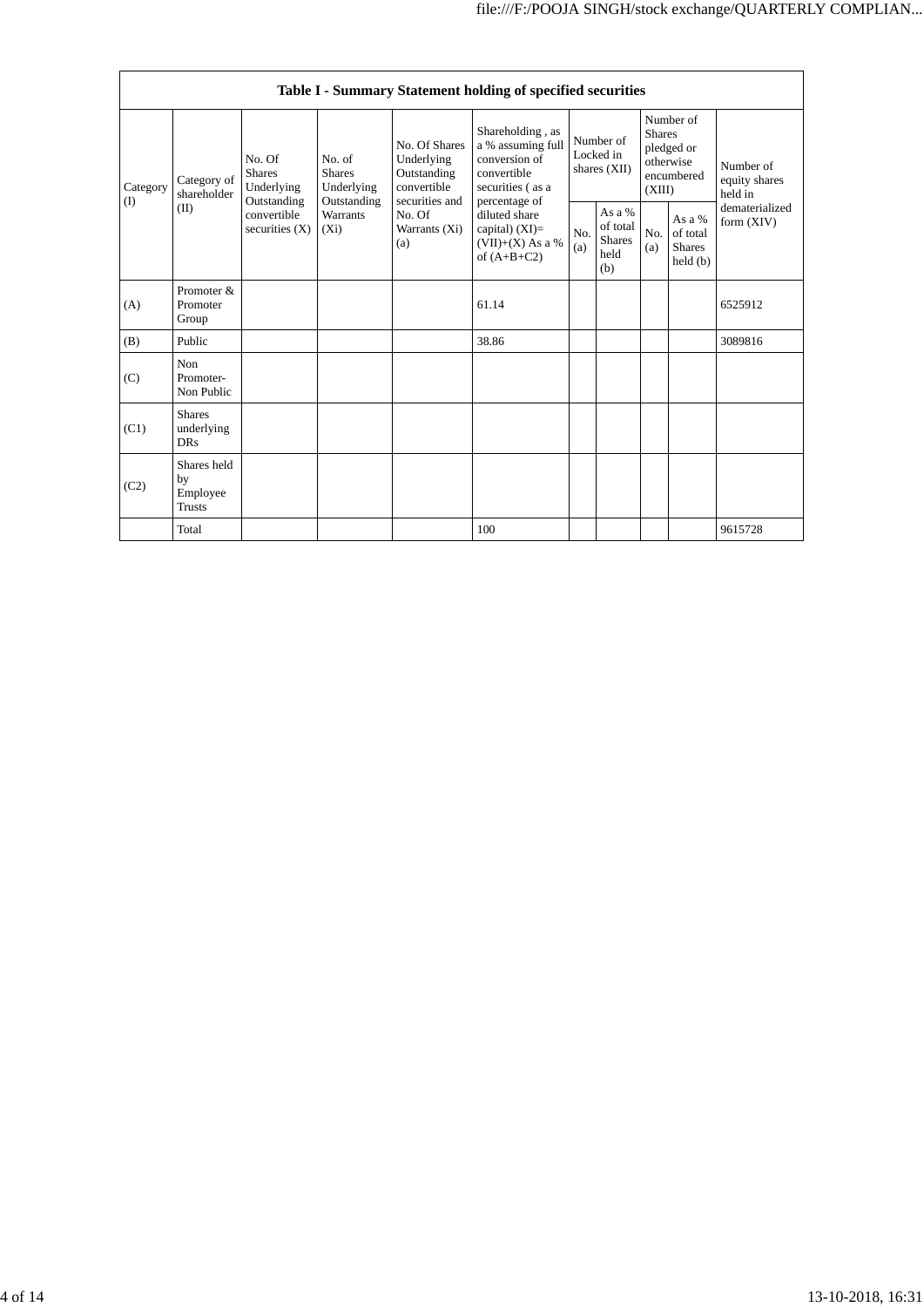| Table II - Statement showing shareholding pattern of the Promoter and Promoter Group          |                                                                                                                     |                                                                              |                                   |                       |                          |                        |                                           |                               |               |                                 |                                 |
|-----------------------------------------------------------------------------------------------|---------------------------------------------------------------------------------------------------------------------|------------------------------------------------------------------------------|-----------------------------------|-----------------------|--------------------------|------------------------|-------------------------------------------|-------------------------------|---------------|---------------------------------|---------------------------------|
|                                                                                               |                                                                                                                     |                                                                              | No. of                            | No.<br>Of<br>Partly   | No. Of<br>shares         | Total nos.<br>shares   | Shareholding<br>as a % of<br>total no. of | each class of securities (IX) |               | Number of Voting Rights held in |                                 |
| Sr.                                                                                           | Category & Name<br>of the<br>Shareholders (I)                                                                       | Nos. Of<br>shareholders<br>(III)                                             | fully paid<br>up equity<br>shares | paid-<br>up<br>equity | underlying<br>Depository | held (VII)<br>$\equiv$ | shares<br>(calculated<br>as per SCRR,     | No of Voting (XIV) Rights     |               |                                 | Total<br>as a %                 |
|                                                                                               |                                                                                                                     |                                                                              | held $(IV)$                       | shares<br>held<br>(V) | Receipts<br>(VI)         | $(IV)+(V)+$<br>(VI)    | 1957) (VIII)<br>As a % of<br>$(A+B+C2)$   | Class eg:<br>X                | Class<br>eg:y | Total                           | of<br>Total<br>Voting<br>rights |
| А                                                                                             | Table II - Statement showing shareholding pattern of the Promoter and Promoter Group                                |                                                                              |                                   |                       |                          |                        |                                           |                               |               |                                 |                                 |
| (1)                                                                                           | Indian                                                                                                              |                                                                              |                                   |                       |                          |                        |                                           |                               |               |                                 |                                 |
| (a)                                                                                           | Individuals/Hindu<br>undivided Family                                                                               | 8                                                                            | 6525912                           |                       |                          | 6525912                | 61.14                                     | 6525912                       |               | 6525912                         | 61.14                           |
| Sub-Total<br>(A)(1)                                                                           |                                                                                                                     | 8                                                                            | 6525912                           |                       |                          | 6525912                | 61.14                                     | 6525912                       |               | 6525912                         | 61.14                           |
| (2)                                                                                           | Foreign                                                                                                             |                                                                              |                                   |                       |                          |                        |                                           |                               |               |                                 |                                 |
| Total<br>Shareholding<br>of Promoter<br>and<br>Promoter<br>Group<br>$(A)=(A)$<br>$(1)+(A)(2)$ |                                                                                                                     | 8                                                                            | 6525912                           |                       |                          | 6525912                | 61.14                                     | 6525912                       |               | 6525912                         | 61.14                           |
| B                                                                                             |                                                                                                                     | Table III - Statement showing shareholding pattern of the Public shareholder |                                   |                       |                          |                        |                                           |                               |               |                                 |                                 |
| (1)                                                                                           | Institutions                                                                                                        |                                                                              |                                   |                       |                          |                        |                                           |                               |               |                                 |                                 |
| (a)                                                                                           | <b>Mutual Funds</b>                                                                                                 | $\mathbf{1}$                                                                 | 2850                              |                       |                          | 2850                   | 0.03                                      | 2850                          |               | 2850                            | 0.03                            |
| (f)                                                                                           | Financial<br>Institutions/<br><b>Banks</b>                                                                          | $\mathbf{1}$                                                                 | 600                               |                       |                          | 600                    | 0.01                                      | 600                           |               | 600                             | 0.01                            |
| Sub-Total<br>(B)(1)                                                                           |                                                                                                                     | 2                                                                            | 3450                              |                       |                          | 3450                   | 0.03                                      | 3450                          |               | 3450                            | 0.03                            |
| (3)                                                                                           | Non-institutions                                                                                                    |                                                                              |                                   |                       |                          |                        |                                           |                               |               |                                 |                                 |
| (a(i))                                                                                        | Individuals -<br>i.Individual<br>shareholders<br>holding nominal<br>share capital up to<br>Rs. 2 lakhs.             | 4293                                                                         | 1906657                           |                       |                          | 1906657                | 17.86                                     | 1906657                       |               | 1906657                         | 17.86                           |
| (a(ii))                                                                                       | Individuals - ii.<br>Individual<br>shareholders<br>holding nominal<br>share capital in<br>excess of Rs. 2<br>lakhs. | $\overline{4}$                                                               | 358190                            |                       |                          | 358190                 | 3.36                                      | 358190                        |               | 358190                          | 3.36                            |
| (b)                                                                                           | NBFCs registered<br>with RBI                                                                                        | $\mathbf{1}$                                                                 | 500                               |                       |                          | 500                    | $\boldsymbol{0}$                          | 500                           |               | 500                             | $\boldsymbol{0}$                |
| (e)                                                                                           | Any Other<br>(specify)                                                                                              | 55                                                                           | 1879686                           |                       |                          | 1879686                | 17.61                                     | 1879686                       |               | 1879686                         | 17.61                           |
| Sub-Total<br>(B)(3)                                                                           |                                                                                                                     | 4353                                                                         | 4145033                           |                       |                          | 4145033                | 38.83                                     | 4145033                       |               | 4145033                         | 38.83                           |
| <b>Total Public</b><br>Shareholding<br>$(B)= (B)$<br>$(1)+(B)$<br>$(2)+(B)(3)$                |                                                                                                                     | 4355                                                                         | 4148483                           |                       |                          | 4148483                | 38.86                                     | 4148483                       |               | 4148483                         | 38.86                           |
| C                                                                                             | Table IV - Statement showing shareholding pattern of the Non Promoter- Non Public shareholder                       |                                                                              |                                   |                       |                          |                        |                                           |                               |               |                                 |                                 |
| Total (<br>$A+B+C2$ )                                                                         |                                                                                                                     | 4363                                                                         | 10674395                          |                       |                          | 10674395               | 100                                       | 10674395                      |               | 10674395                        | 100                             |
| Total<br>$(A+B+C)$                                                                            |                                                                                                                     | 4363                                                                         | 10674395                          |                       |                          | 10674395               | 100                                       | 10674395                      |               | 10674395                        | 100                             |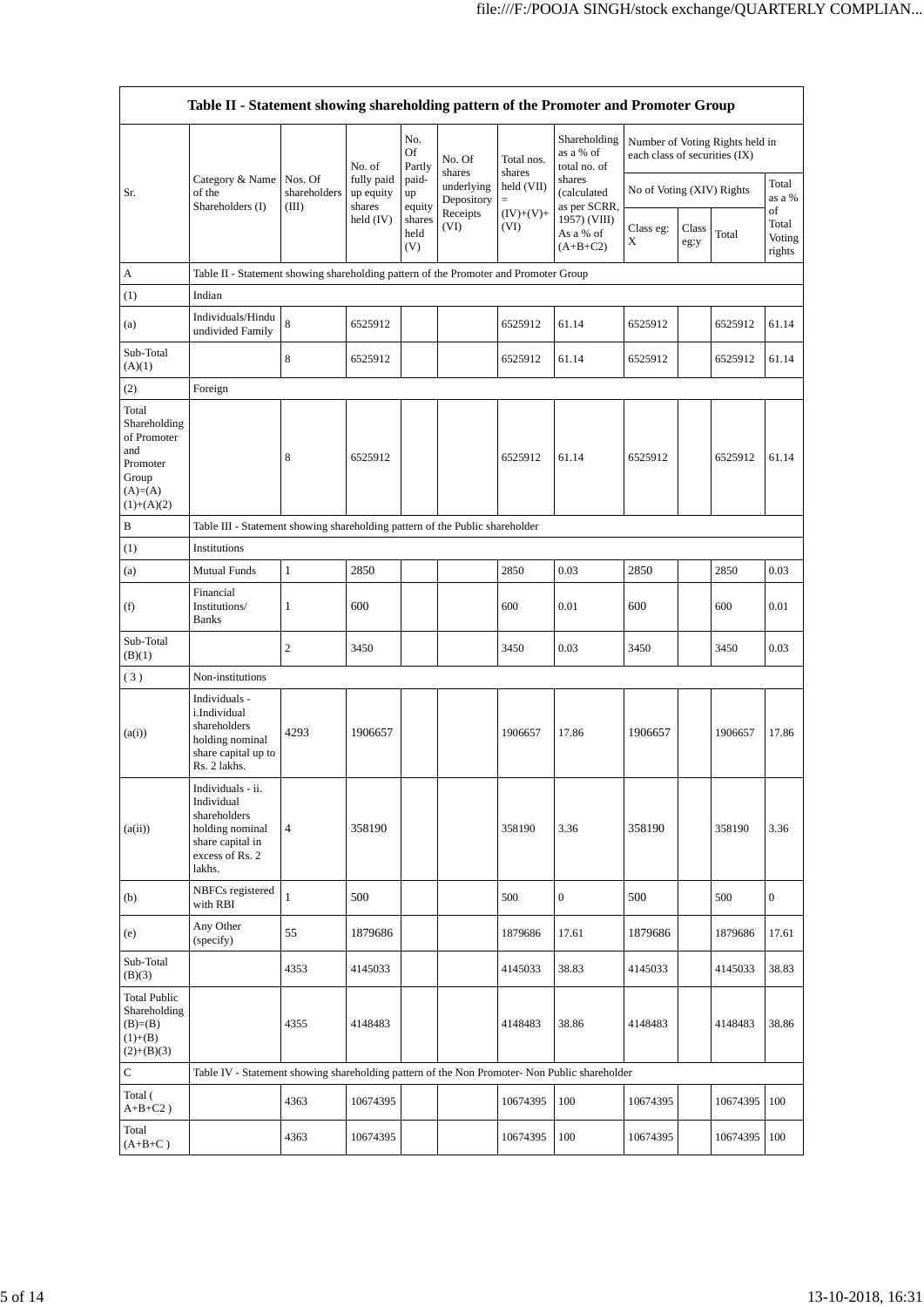| Table II - Statement showing shareholding pattern of the Promoter and Promoter Group     |                                                                               |                                                             |                                                                                                               |                                                                                                                                                                                        |                                        |                                                |                                                                               |                                                                |                                                         |
|------------------------------------------------------------------------------------------|-------------------------------------------------------------------------------|-------------------------------------------------------------|---------------------------------------------------------------------------------------------------------------|----------------------------------------------------------------------------------------------------------------------------------------------------------------------------------------|----------------------------------------|------------------------------------------------|-------------------------------------------------------------------------------|----------------------------------------------------------------|---------------------------------------------------------|
| Sr.                                                                                      | No. Of Shares<br>Underlying<br>Outstanding<br>convertible<br>securities $(X)$ | No. of Shares<br>Underlying<br>Outstanding<br>Warrants (Xi) | No. Of Shares<br>Underlying<br>Outstanding<br>convertible<br>securities and<br>No. Of<br>Warrants (Xi)<br>(a) | Shareholding, as a<br>% assuming full<br>conversion of<br>convertible<br>securities (as a<br>percentage of<br>diluted share<br>capital) $(XI)=$<br>$(VII)+(X)$ As a %<br>of $(A+B+C2)$ | Number of<br>Locked in<br>shares (XII) |                                                | Number of<br><b>Shares</b><br>pledged or<br>otherwise<br>encumbered<br>(XIII) |                                                                | Number of<br>equity shares<br>held in<br>dematerialized |
|                                                                                          |                                                                               |                                                             |                                                                                                               |                                                                                                                                                                                        | No.<br>(a)                             | As a %<br>of total<br><b>Shares</b><br>held(b) | No.<br>(a)                                                                    | As a %<br>of total<br><b>Shares</b><br>$\text{held}(\text{b})$ | form $(XIV)$                                            |
| A                                                                                        |                                                                               |                                                             |                                                                                                               | Table II - Statement showing shareholding pattern of the Promoter and Promoter Group                                                                                                   |                                        |                                                |                                                                               |                                                                |                                                         |
| (1)                                                                                      | Indian                                                                        |                                                             |                                                                                                               |                                                                                                                                                                                        |                                        |                                                |                                                                               |                                                                |                                                         |
| (a)                                                                                      |                                                                               |                                                             |                                                                                                               | 61.14                                                                                                                                                                                  |                                        |                                                |                                                                               |                                                                | 6525912                                                 |
| Sub-Total<br>(A)(1)                                                                      |                                                                               |                                                             |                                                                                                               | 61.14                                                                                                                                                                                  |                                        |                                                |                                                                               |                                                                | 6525912                                                 |
| (2)                                                                                      | Foreign                                                                       |                                                             |                                                                                                               |                                                                                                                                                                                        |                                        |                                                |                                                                               |                                                                |                                                         |
| Total<br>Shareholding of<br>Promoter and<br>Promoter Group<br>$(A)= (A)$<br>$(1)+(A)(2)$ |                                                                               |                                                             |                                                                                                               | 61.14                                                                                                                                                                                  |                                        |                                                |                                                                               |                                                                | 6525912                                                 |
| B                                                                                        |                                                                               |                                                             |                                                                                                               | Table III - Statement showing shareholding pattern of the Public shareholder                                                                                                           |                                        |                                                |                                                                               |                                                                |                                                         |
| (1)                                                                                      | Institutions                                                                  |                                                             |                                                                                                               |                                                                                                                                                                                        |                                        |                                                |                                                                               |                                                                |                                                         |
| (a)                                                                                      |                                                                               |                                                             |                                                                                                               | 0.03                                                                                                                                                                                   |                                        |                                                |                                                                               |                                                                | $\boldsymbol{0}$                                        |
| (f)                                                                                      |                                                                               |                                                             |                                                                                                               | 0.01                                                                                                                                                                                   |                                        |                                                |                                                                               |                                                                | $\boldsymbol{0}$                                        |
| Sub-Total<br>(B)(1)                                                                      |                                                                               |                                                             |                                                                                                               | 0.03                                                                                                                                                                                   |                                        |                                                |                                                                               |                                                                | $\boldsymbol{0}$                                        |
| (3)                                                                                      | Non-institutions                                                              |                                                             |                                                                                                               |                                                                                                                                                                                        |                                        |                                                |                                                                               |                                                                |                                                         |
| (a(i))                                                                                   |                                                                               |                                                             |                                                                                                               | 17.86                                                                                                                                                                                  |                                        |                                                |                                                                               |                                                                | 1011640                                                 |
| (a(ii))                                                                                  |                                                                               |                                                             |                                                                                                               | 3.36                                                                                                                                                                                   |                                        |                                                |                                                                               |                                                                | 276440                                                  |
| (b)                                                                                      |                                                                               |                                                             |                                                                                                               | $\boldsymbol{0}$                                                                                                                                                                       |                                        |                                                |                                                                               |                                                                | 500                                                     |
| (e)                                                                                      |                                                                               |                                                             |                                                                                                               | 17.61                                                                                                                                                                                  |                                        |                                                |                                                                               |                                                                | 1801236                                                 |
| Sub-Total<br>(B)(3)                                                                      |                                                                               |                                                             |                                                                                                               | 38.83                                                                                                                                                                                  |                                        |                                                |                                                                               |                                                                | 3089816                                                 |
| <b>Total Public</b><br>Shareholding<br>$(B)=(B)(1)+(B)$<br>$(2)+(B)(3)$                  |                                                                               |                                                             |                                                                                                               | 38.86                                                                                                                                                                                  |                                        |                                                |                                                                               |                                                                | 3089816                                                 |
| С                                                                                        |                                                                               |                                                             |                                                                                                               | Table IV - Statement showing shareholding pattern of the Non Promoter- Non Public shareholder                                                                                          |                                        |                                                |                                                                               |                                                                |                                                         |
| Total (<br>$A+B+C2$ )                                                                    |                                                                               |                                                             |                                                                                                               | 100                                                                                                                                                                                    |                                        |                                                |                                                                               |                                                                | 9615728                                                 |
| Total $(A+B+C)$                                                                          |                                                                               |                                                             |                                                                                                               | 100                                                                                                                                                                                    |                                        |                                                |                                                                               |                                                                | 9615728                                                 |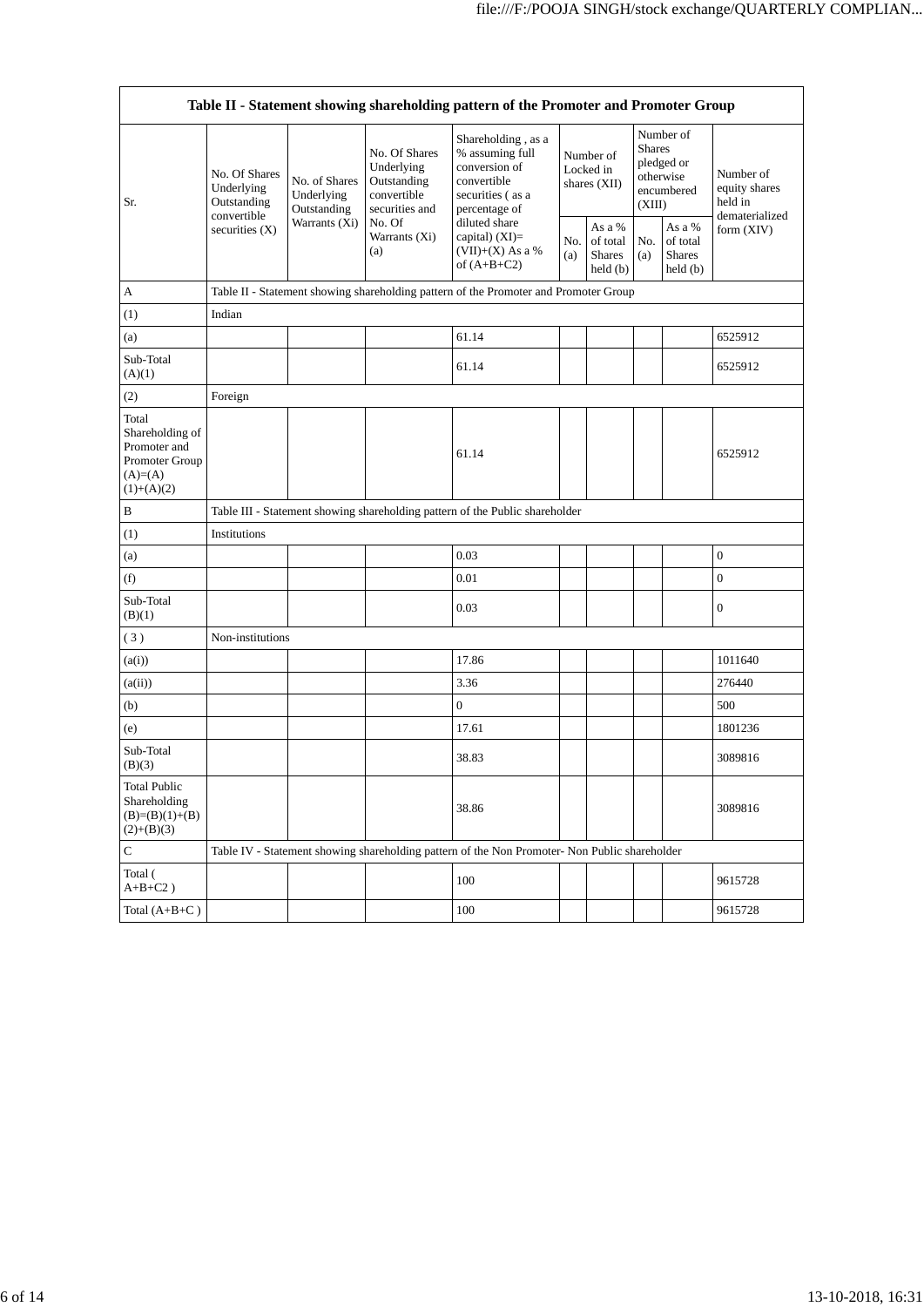| Individuals/Hindu undivided Family                                                                                                                                                         |                               |                          |                         |                              |                         |                                        |                       |  |
|--------------------------------------------------------------------------------------------------------------------------------------------------------------------------------------------|-------------------------------|--------------------------|-------------------------|------------------------------|-------------------------|----------------------------------------|-----------------------|--|
| Searial No.                                                                                                                                                                                | $\mathbf{1}$                  | $\overline{c}$           | 3                       | $\overline{4}$               | 5                       | 6                                      | 7                     |  |
| Name of the<br>Shareholders (I)                                                                                                                                                            | <b>ANJU</b><br><b>AGARWAL</b> | <b>DEEPAK</b><br>AGARWAL | SHRADDHA<br><b>MODI</b> | <b>VINEET</b><br><b>MODI</b> | <b>ABHISHEK</b><br>MODI | <b>NIRMAL</b><br>MODI &<br><b>SONS</b> | <b>NIRMAL</b><br>MODI |  |
| PAN $(II)$                                                                                                                                                                                 | ABRPA7045B                    | ADBPA0886G               | ANHPM6892Q              | ANHPM6891P                   | ANGPM9469C              | AABHN4792H                             | AETPM2635L            |  |
| No. of fully paid<br>up equity shares<br>held (IV)                                                                                                                                         | 30000                         | 120637                   | 195250                  | 286065                       | 397278                  | 412500                                 | 1800558               |  |
| No. Of Partly paid-<br>up equity shares<br>held (V)                                                                                                                                        |                               |                          |                         |                              |                         |                                        |                       |  |
| No. Of shares<br>underlying<br>Depository<br>Receipts (VI)                                                                                                                                 |                               |                          |                         |                              |                         |                                        |                       |  |
| Total nos. shares<br>held $(VII) =$<br>$(IV)+(V)+(VI)$                                                                                                                                     | 30000                         | 120637                   | 195250                  | 286065                       | 397278                  | 412500                                 | 1800558               |  |
| Shareholding as a<br>% of total no. of<br>shares (calculated<br>as per SCRR,<br>1957) (VIII) As a<br>% of $(A+B+C2)$                                                                       | 0.28                          | 1.13                     | 1.83                    | 2.68                         | 3.72                    | 3.86                                   | 16.87                 |  |
| Number of Voting Rights held in each class of securities (IX)                                                                                                                              |                               |                          |                         |                              |                         |                                        |                       |  |
| Class eg:X<br>Class eg:y                                                                                                                                                                   | 30000                         | 120637                   | 195250                  | 286065                       | 397278                  | 412500                                 | 1800558               |  |
| Total                                                                                                                                                                                      | 30000                         | 120637                   | 195250                  | 286065                       | 397278                  | 412500                                 | 1800558               |  |
| Total as a % of<br>Total Voting rights                                                                                                                                                     | 0.28                          | 1.13                     | 1.83                    | 2.68                         | 3.72                    | 3.86                                   | 16.87                 |  |
| No. Of Shares<br>Underlying<br>Outstanding<br>convertible<br>securities $(X)$<br>No. of Shares<br>Underlying<br>Outstanding<br>Warrants (Xi)                                               |                               |                          |                         |                              |                         |                                        |                       |  |
| No. Of Shares<br>Underlying<br>Outstanding<br>convertible<br>securities and No.<br>Of Warrants (Xi)<br>(a)                                                                                 |                               |                          |                         |                              |                         |                                        |                       |  |
| Shareholding, as a<br>% assuming full<br>conversion of<br>convertible<br>securities (as a<br>percentage of<br>diluted share<br>capital) $(XI)=$<br>$(VII)+(Xi)(a)$ As a<br>% of $(A+B+C2)$ | 0.28                          | 1.13                     | 1.83                    | 2.68                         | 3.72                    | 3.86                                   | 16.87                 |  |
| Number of Locked in shares (XII)                                                                                                                                                           |                               |                          |                         |                              |                         |                                        |                       |  |
| No. $(a)$                                                                                                                                                                                  |                               |                          |                         |                              |                         |                                        |                       |  |
| As a % of total<br>Shares held (b)                                                                                                                                                         |                               |                          |                         |                              |                         |                                        |                       |  |
| Number of Shares pledged or otherwise encumbered (XIII)                                                                                                                                    |                               |                          |                         |                              |                         |                                        |                       |  |
| No. $(a)$                                                                                                                                                                                  |                               |                          |                         |                              |                         |                                        |                       |  |
| As a % of total<br>Shares held (b)                                                                                                                                                         |                               |                          |                         |                              |                         |                                        |                       |  |
| Number of equity<br>shares held in<br>dematerialized<br>form $(XIV)$                                                                                                                       | 30000                         | 120637                   | 195250                  | 286065                       | 397278                  | 412500                                 | 1800558               |  |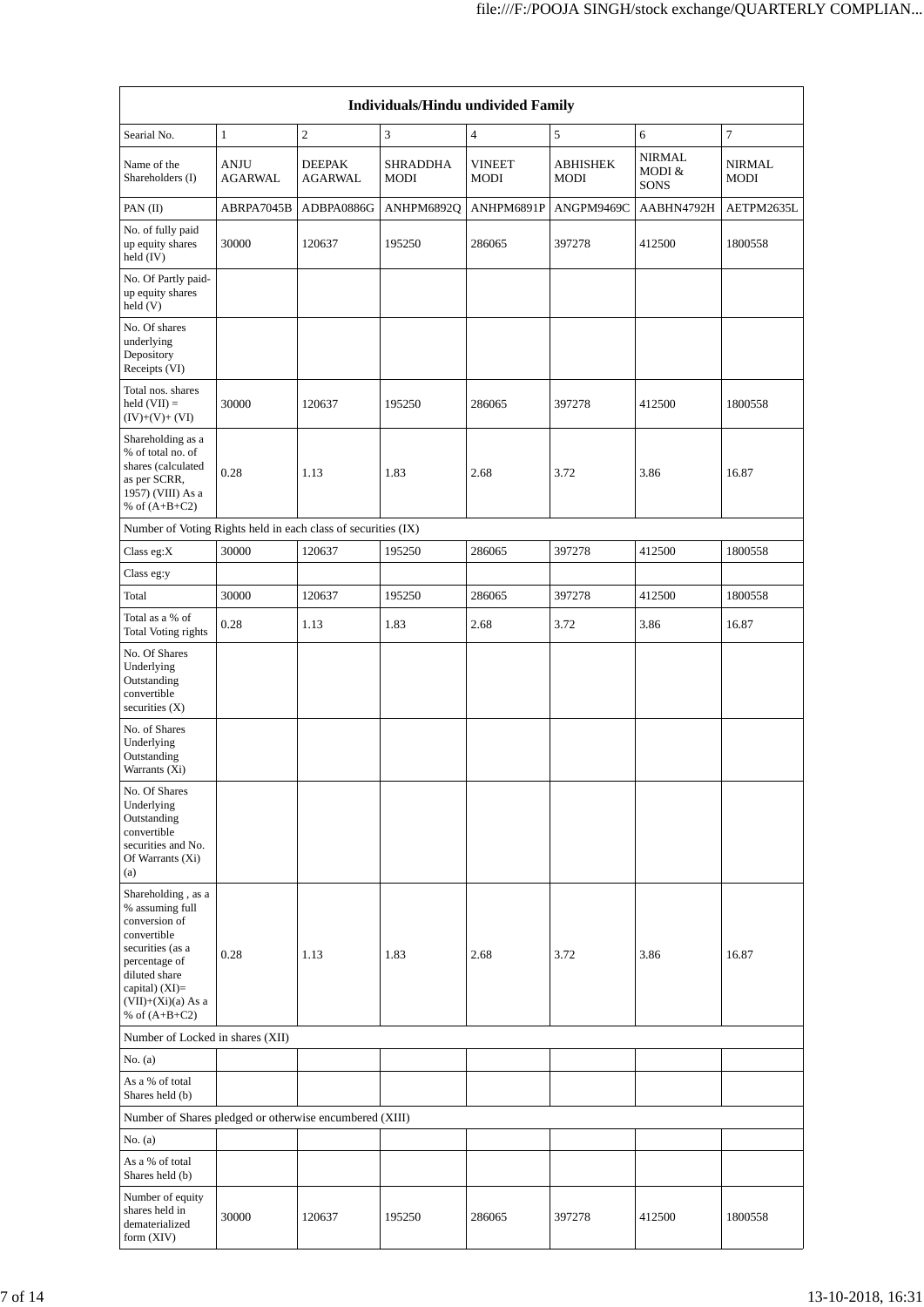| Reason for not providing PAN    |  |  |  |  |  |  |  |
|---------------------------------|--|--|--|--|--|--|--|
| Reason for not<br>providing PAN |  |  |  |  |  |  |  |
| Shareholder type                |  |  |  |  |  |  |  |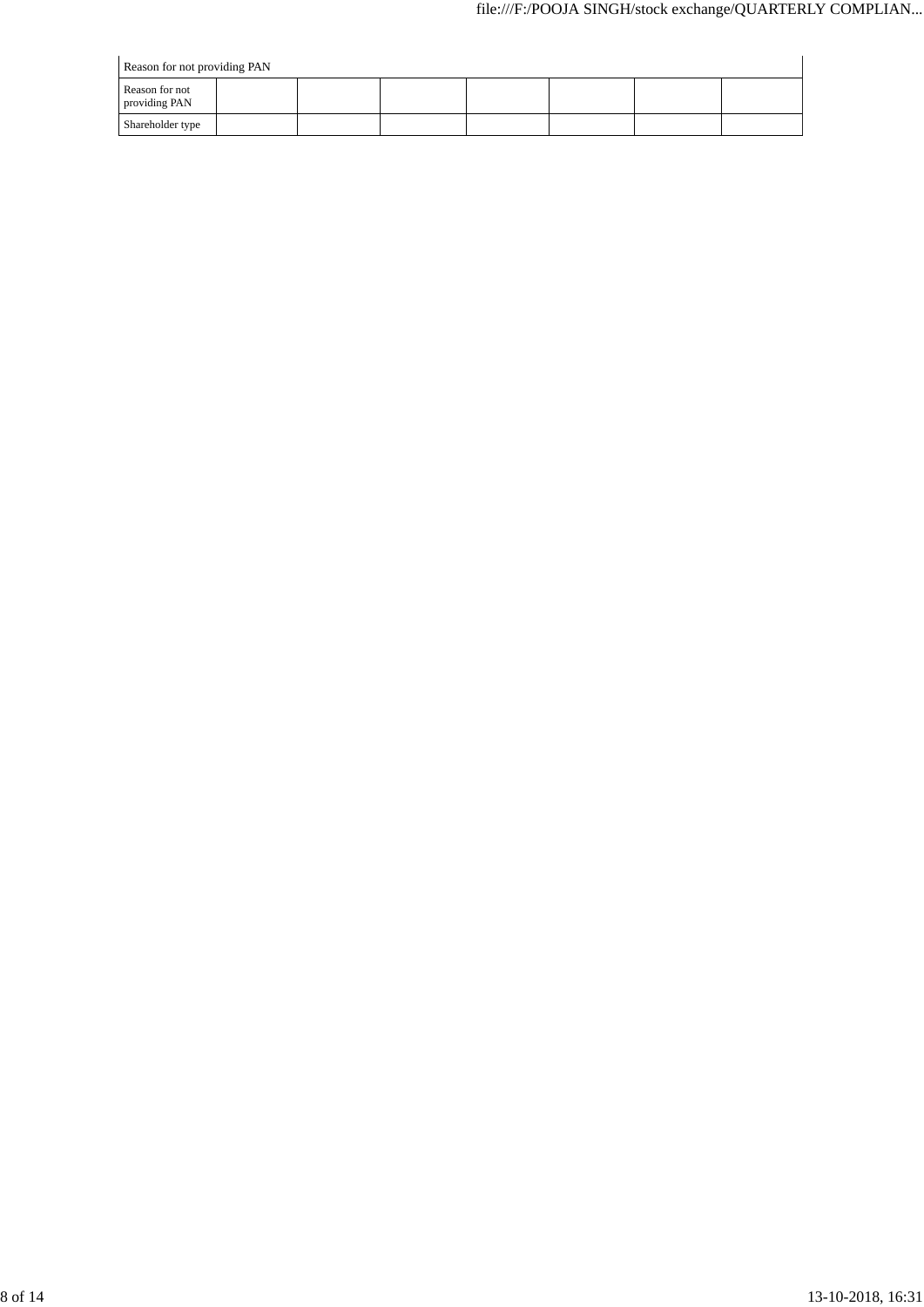| Individuals/Hindu undivided Family                                                                                                                                                       |                                                               |                       |  |  |  |  |  |  |
|------------------------------------------------------------------------------------------------------------------------------------------------------------------------------------------|---------------------------------------------------------------|-----------------------|--|--|--|--|--|--|
| Searial No.                                                                                                                                                                              | 8                                                             |                       |  |  |  |  |  |  |
| Name of the<br>Shareholders (I)                                                                                                                                                          | SANGEETA NIRMAL MODI                                          | Click here to go back |  |  |  |  |  |  |
| PAN (II)                                                                                                                                                                                 | ADNPM2410L                                                    | Total                 |  |  |  |  |  |  |
| No. of fully paid<br>up equity shares<br>held (IV)                                                                                                                                       | 3283624                                                       | 6525912               |  |  |  |  |  |  |
| No. Of Partly paid-<br>up equity shares<br>held(V)                                                                                                                                       |                                                               |                       |  |  |  |  |  |  |
| No. Of shares<br>underlying<br>Depository<br>Receipts (VI)                                                                                                                               |                                                               |                       |  |  |  |  |  |  |
| Total nos. shares<br>held $(VII) =$<br>$(IV)+(V)+(VI)$                                                                                                                                   | 3283624                                                       | 6525912               |  |  |  |  |  |  |
| Shareholding as a<br>% of total no. of<br>shares (calculated<br>as per SCRR,<br>1957) (VIII) As a<br>% of $(A+B+C2)$                                                                     | 30.76                                                         | 61.14                 |  |  |  |  |  |  |
|                                                                                                                                                                                          | Number of Voting Rights held in each class of securities (IX) |                       |  |  |  |  |  |  |
| Class eg:X                                                                                                                                                                               | 3283624                                                       | 6525912               |  |  |  |  |  |  |
| Class eg:y                                                                                                                                                                               |                                                               |                       |  |  |  |  |  |  |
| Total                                                                                                                                                                                    | 3283624                                                       | 6525912               |  |  |  |  |  |  |
| Total as a % of<br>Total Voting rights                                                                                                                                                   | 30.76                                                         | 61.14                 |  |  |  |  |  |  |
| No. Of Shares<br>Underlying<br>Outstanding<br>convertible<br>securities (X)                                                                                                              |                                                               |                       |  |  |  |  |  |  |
| No. of Shares<br>Underlying<br>Outstanding<br>Warrants (Xi)                                                                                                                              |                                                               |                       |  |  |  |  |  |  |
| No. Of Shares<br>Underlying<br>Outstanding<br>convertible<br>securities and No.<br>Of Warrants (Xi)<br>(a)                                                                               |                                                               |                       |  |  |  |  |  |  |
| Shareholding, as a<br>% assuming full<br>conversion of<br>convertible<br>securities (as a<br>percentage of<br>diluted share<br>capital) (XI)=<br>$(VII)+(Xi)(a)$ As a<br>% of $(A+B+C2)$ | 30.76                                                         | 61.14                 |  |  |  |  |  |  |
| Number of Locked in shares (XII)                                                                                                                                                         |                                                               |                       |  |  |  |  |  |  |
| No. $(a)$                                                                                                                                                                                |                                                               |                       |  |  |  |  |  |  |
| As a % of total<br>Shares held (b)                                                                                                                                                       |                                                               |                       |  |  |  |  |  |  |
|                                                                                                                                                                                          | Number of Shares pledged or otherwise encumbered (XIII)       |                       |  |  |  |  |  |  |
| No. $(a)$                                                                                                                                                                                |                                                               |                       |  |  |  |  |  |  |
| As a % of total<br>Shares held (b)                                                                                                                                                       |                                                               |                       |  |  |  |  |  |  |
| Number of equity<br>shares held in<br>dematerialized<br>form $(XIV)$                                                                                                                     | 3283624                                                       | 6525912               |  |  |  |  |  |  |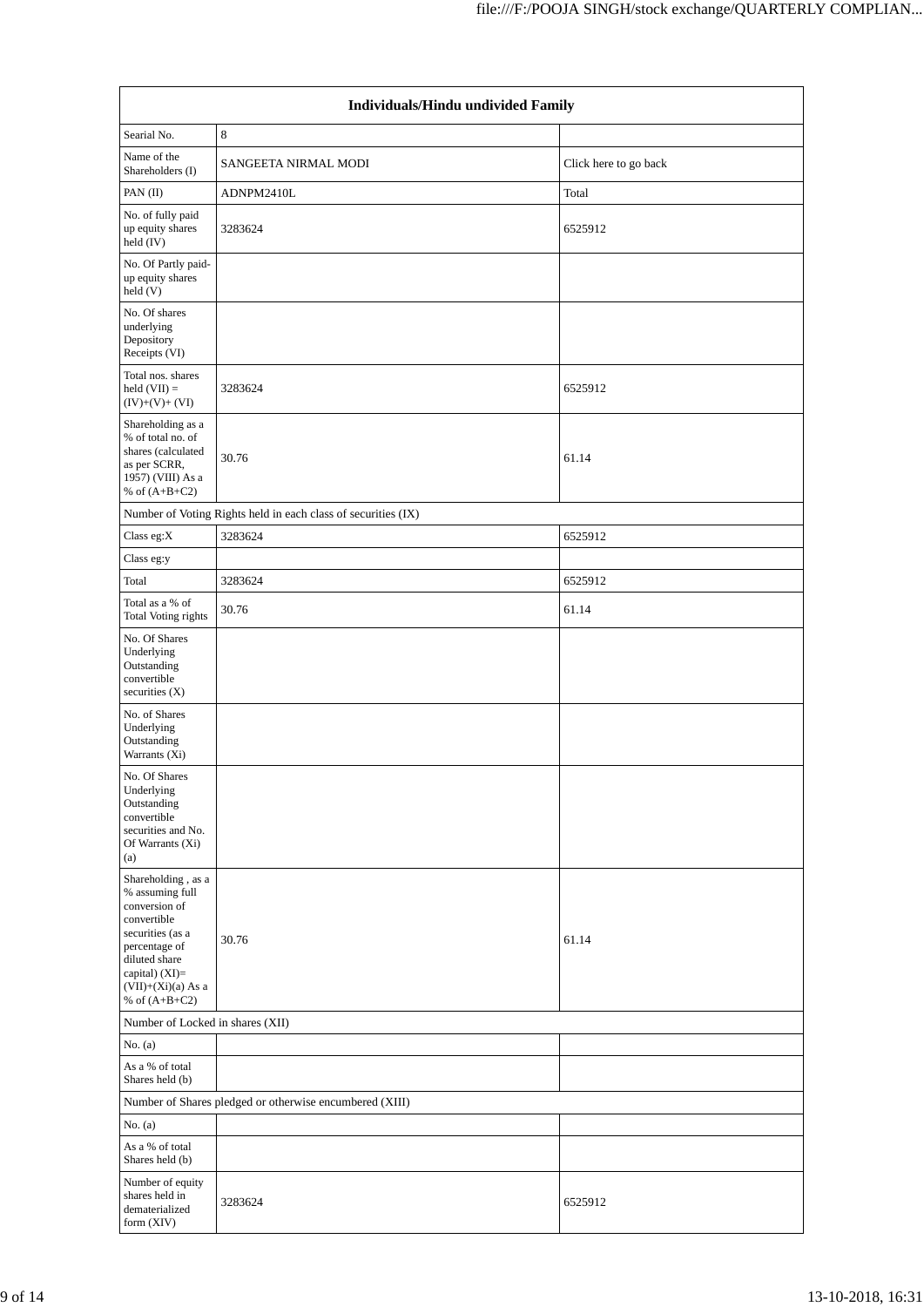| Reason for not providing PAN    |  |  |  |  |  |  |
|---------------------------------|--|--|--|--|--|--|
| Reason for not<br>providing PAN |  |  |  |  |  |  |
| Shareholder type                |  |  |  |  |  |  |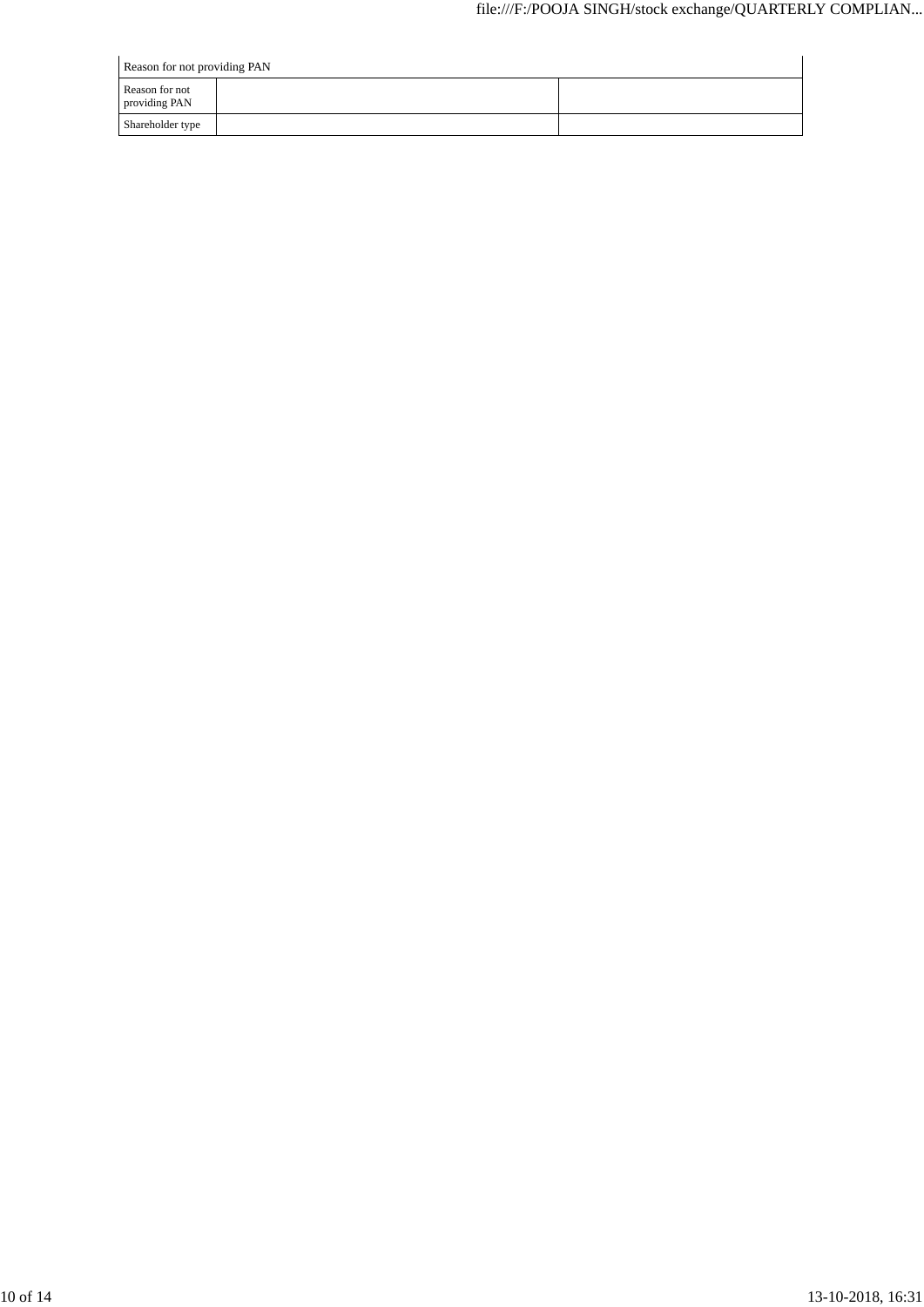|                                                                                                                                                                                        | Individuals - ii. Individual shareholders holding nominal share capital in excess of Rs. 2 lakhs. |                       |  |  |  |  |  |  |  |
|----------------------------------------------------------------------------------------------------------------------------------------------------------------------------------------|---------------------------------------------------------------------------------------------------|-----------------------|--|--|--|--|--|--|--|
| Searial No.                                                                                                                                                                            | $\mathbf{1}$                                                                                      |                       |  |  |  |  |  |  |  |
| Name of the<br>Shareholders (I)                                                                                                                                                        | NEETU MODI                                                                                        | Click here to go back |  |  |  |  |  |  |  |
| PAN (II)                                                                                                                                                                               | APZPM8380F                                                                                        | Total                 |  |  |  |  |  |  |  |
| No. of fully paid<br>up equity shares<br>held (IV)                                                                                                                                     | 258497                                                                                            | 258497                |  |  |  |  |  |  |  |
| No. Of Partly paid-<br>up equity shares<br>held(V)                                                                                                                                     |                                                                                                   |                       |  |  |  |  |  |  |  |
| No. Of shares<br>underlying<br>Depository<br>Receipts (VI)                                                                                                                             |                                                                                                   |                       |  |  |  |  |  |  |  |
| Total nos. shares<br>held $(VII) =$<br>$(IV)+(V)+(VI)$                                                                                                                                 | 258497                                                                                            | 258497                |  |  |  |  |  |  |  |
| Shareholding as a<br>% of total no. of<br>shares (calculated<br>as per SCRR,<br>1957) (VIII) As a<br>% of $(A+B+C2)$                                                                   | 2.42                                                                                              | 2.42                  |  |  |  |  |  |  |  |
|                                                                                                                                                                                        | Number of Voting Rights held in each class of securities (IX)                                     |                       |  |  |  |  |  |  |  |
| Class eg: $\mathbf X$                                                                                                                                                                  | 258497                                                                                            | 258497                |  |  |  |  |  |  |  |
| Class eg:y                                                                                                                                                                             |                                                                                                   |                       |  |  |  |  |  |  |  |
| Total                                                                                                                                                                                  | 258497                                                                                            | 258497                |  |  |  |  |  |  |  |
| Total as a % of<br>Total Voting rights                                                                                                                                                 | 2.42                                                                                              | 2.42                  |  |  |  |  |  |  |  |
| No. Of Shares<br>Underlying<br>Outstanding<br>convertible<br>securities (X)                                                                                                            |                                                                                                   |                       |  |  |  |  |  |  |  |
| No. of Shares<br>Underlying<br>Outstanding<br>Warrants (Xi)                                                                                                                            |                                                                                                   |                       |  |  |  |  |  |  |  |
| No. Of Shares<br>Underlying<br>Outstanding<br>convertible<br>securities and No.<br>Of Warrants (Xi)<br>(a)                                                                             |                                                                                                   |                       |  |  |  |  |  |  |  |
| Shareholding, as a<br>% assuming full<br>conversion of<br>convertible<br>securities (as a<br>percentage of<br>diluted share<br>capital) $(XI)=$<br>$(VII)+(X)$ As a %<br>of $(A+B+C2)$ | 2.42                                                                                              | 2.42                  |  |  |  |  |  |  |  |
| Number of Locked in shares (XII)                                                                                                                                                       |                                                                                                   |                       |  |  |  |  |  |  |  |
| No. (a)                                                                                                                                                                                |                                                                                                   |                       |  |  |  |  |  |  |  |
| As a % of total<br>Shares held (b)                                                                                                                                                     |                                                                                                   |                       |  |  |  |  |  |  |  |
| Number of equity<br>shares held in<br>dematerialized<br>form $(XIV)$                                                                                                                   | 202247                                                                                            | 202247                |  |  |  |  |  |  |  |
| Reason for not providing PAN                                                                                                                                                           |                                                                                                   |                       |  |  |  |  |  |  |  |
| Reason for not<br>providing PAN                                                                                                                                                        |                                                                                                   |                       |  |  |  |  |  |  |  |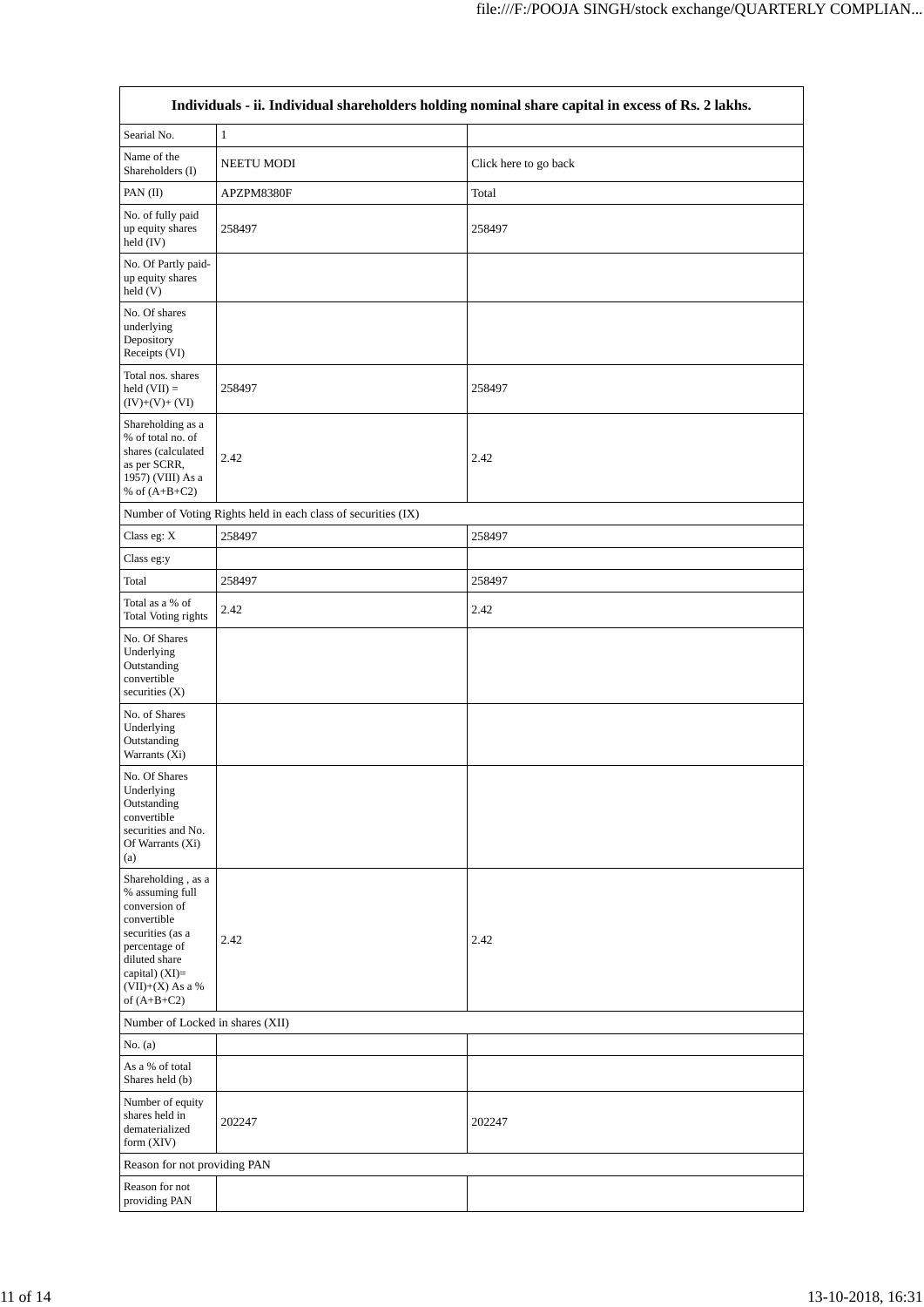| Any Other (specify)                                                                                                                                                                    |                                                               |                                        |                       |  |  |  |  |  |
|----------------------------------------------------------------------------------------------------------------------------------------------------------------------------------------|---------------------------------------------------------------|----------------------------------------|-----------------------|--|--|--|--|--|
| Searial No.                                                                                                                                                                            | $\mathbf{1}$                                                  | $\overline{c}$                         |                       |  |  |  |  |  |
| Category                                                                                                                                                                               | <b>Bodies Corporate</b>                                       | <b>Bodies Corporate</b>                |                       |  |  |  |  |  |
| Category / More<br>than 1 percentage                                                                                                                                                   | More than 1 percentage of shareholding                        | More than 1 percentage of shareholding |                       |  |  |  |  |  |
| Name of the<br>Shareholders (I)                                                                                                                                                        | FLEXIR IMPEX PVT LTD                                          | AIM CREDIT CAPITAL PVT LTD             | Click here to go back |  |  |  |  |  |
| PAN (II)                                                                                                                                                                               | AAACF3674J                                                    | AACCA2464R                             | Total                 |  |  |  |  |  |
| No. of the<br>Shareholders (I)                                                                                                                                                         | $\mathbf{1}$                                                  | $\mathbf{1}$                           | $\boldsymbol{0}$      |  |  |  |  |  |
| No. of fully paid<br>up equity shares<br>held $(IV)$                                                                                                                                   | 696167                                                        | 974712                                 | $\boldsymbol{0}$      |  |  |  |  |  |
| No. Of Partly paid-<br>up equity shares<br>held(V)                                                                                                                                     |                                                               |                                        |                       |  |  |  |  |  |
| No. Of shares<br>underlying<br>Depository<br>Receipts (VI)                                                                                                                             |                                                               |                                        |                       |  |  |  |  |  |
| Total nos. shares<br>held $(VII) =$<br>$(IV)+(V)+(VI)$                                                                                                                                 | 696167                                                        | 974712                                 | $\boldsymbol{0}$      |  |  |  |  |  |
| Shareholding as a<br>% of total no. of<br>shares (calculated<br>as per SCRR,<br>1957) (VIII) As a<br>% of $(A+B+C2)$                                                                   | 6.52                                                          | 9.13                                   | $\boldsymbol{0}$      |  |  |  |  |  |
|                                                                                                                                                                                        | Number of Voting Rights held in each class of securities (IX) |                                        |                       |  |  |  |  |  |
| Class eg: X                                                                                                                                                                            | 696167                                                        | 974712                                 | $\boldsymbol{0}$      |  |  |  |  |  |
| Class eg:y                                                                                                                                                                             |                                                               |                                        |                       |  |  |  |  |  |
| Total                                                                                                                                                                                  | 696167                                                        | 974712                                 | $\boldsymbol{0}$      |  |  |  |  |  |
| Total as a % of<br>Total Voting rights                                                                                                                                                 | 6.52                                                          | 9.13                                   | $\boldsymbol{0}$      |  |  |  |  |  |
| No. Of Shares<br>Underlying<br>Outstanding<br>convertible<br>securities $(X)$                                                                                                          |                                                               |                                        |                       |  |  |  |  |  |
| No. of Shares<br>Underlying<br>Outstanding<br>Warrants (Xi)                                                                                                                            |                                                               |                                        |                       |  |  |  |  |  |
| No. Of Shares<br>Underlying<br>Outstanding<br>convertible<br>securities and No.<br>Of Warrants (Xi)<br>(a)                                                                             |                                                               |                                        |                       |  |  |  |  |  |
| Shareholding, as a<br>% assuming full<br>conversion of<br>convertible<br>securities (as a<br>percentage of<br>diluted share<br>capital) $(XI)=$<br>$(VII)+(X)$ As a %<br>of $(A+B+C2)$ | 6.52                                                          | 9.13                                   | $\boldsymbol{0}$      |  |  |  |  |  |
| Number of Locked in shares (XII)                                                                                                                                                       |                                                               |                                        |                       |  |  |  |  |  |
| No. $(a)$                                                                                                                                                                              |                                                               |                                        |                       |  |  |  |  |  |
| As a % of total<br>Shares held (b)                                                                                                                                                     |                                                               |                                        |                       |  |  |  |  |  |
| Number of equity<br>shares held in<br>dematerialized<br>form $(XIV)$                                                                                                                   | 696167                                                        | 974712                                 | $\boldsymbol{0}$      |  |  |  |  |  |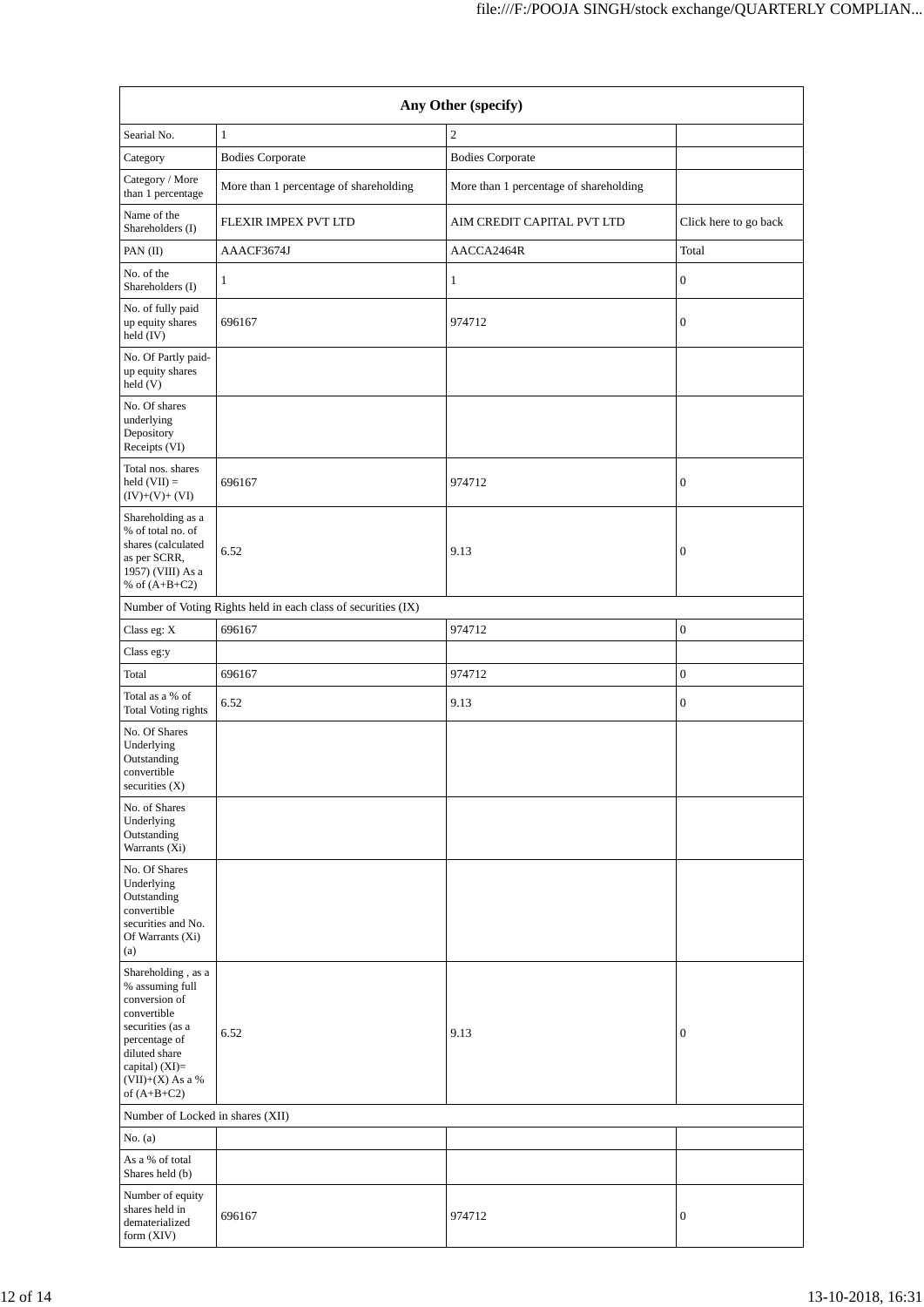| Reason for not providing PAN    |  |  |  |
|---------------------------------|--|--|--|
| Reason for not<br>providing PAN |  |  |  |